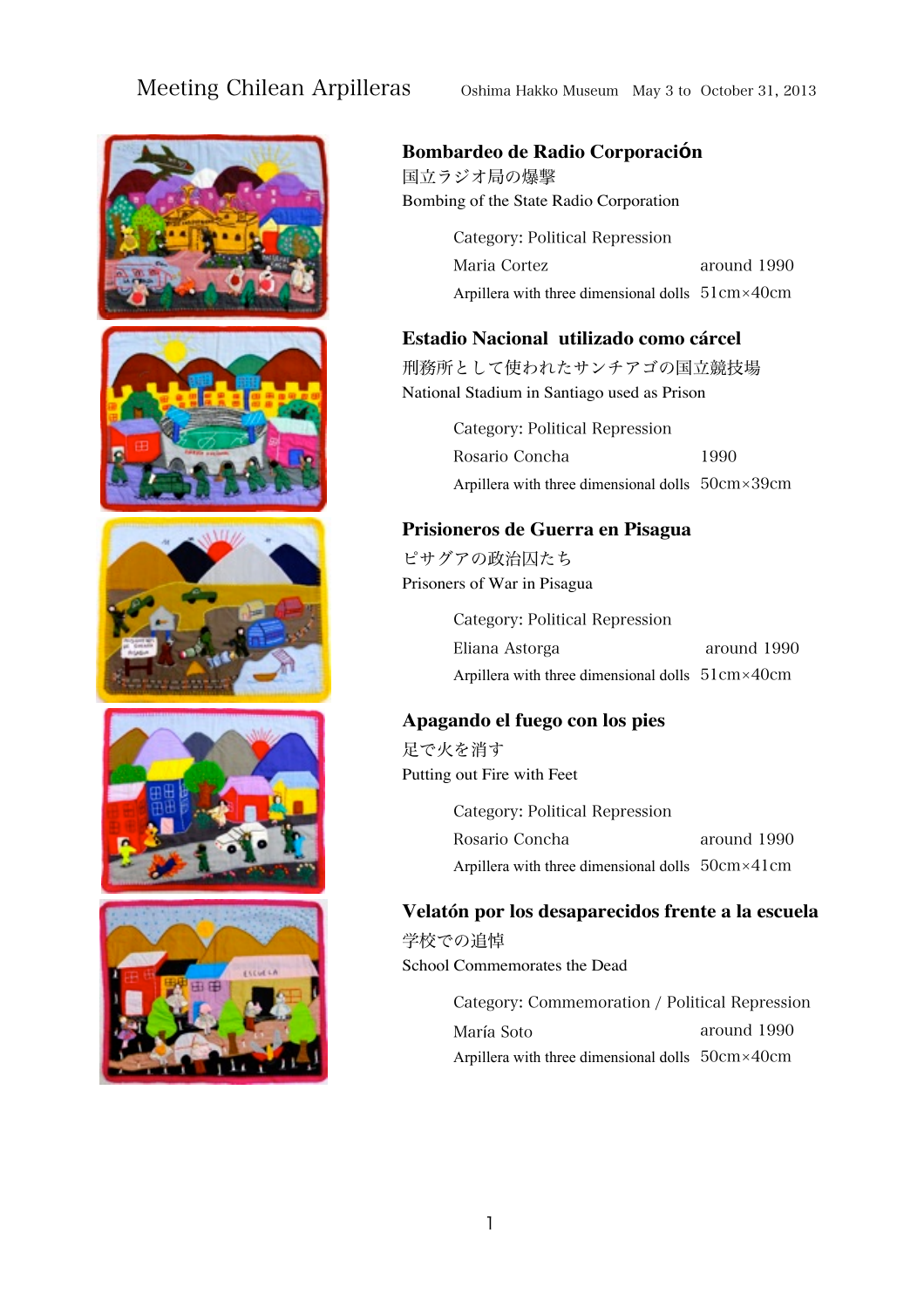

# **Ni perdón ni olvido**

許すまい、忘れまい No Forgiveness, No Forgetfulness

> Irma Muller Patchwork arpillera 50cm×38cm Category: Direct Political Action

1990

## **Chile se une por el no**

チリは一体となってノーを叫ぶ Chile Unifies to Say No

> L.C. Arpillera with three dimensional dolls 51cm×43cm Category: End of Dictatorship around 1990

## **Triunfo del no**

ピノチェト・ノーの勝利 Triumph of No

> Mercedes Contreras Reyos Arpillera with three dimensional dolls 49cm×40cm Category: End of Dictatorship around 1990

## **Libertad a los presos politicos**

政治囚に自由を Freedom to the Political Prisoners

| Category: Direct Political Action |                    |
|-----------------------------------|--------------------|
| - Irma Muller                     | 1990               |
| Patchwork arpillera               | $48cm \times 37cm$ |

## **Acción del MCTSA: castigo a los torturadores**

MCTSAのデモ:拷問に罰を MCTSA Demonstration: Punishment to Torturers

> Anonymous Arpillera with three dimensional dolls 48cm×37cm Category: Direct Political Action late 1980s

# **Represión a una acción por la justicia**

放水車での行動鎮圧 Repressed Action for Justice

> Anonymous Arpillera with three dimensional dolls 50cm×49cm Category: Direct Political Action around 1990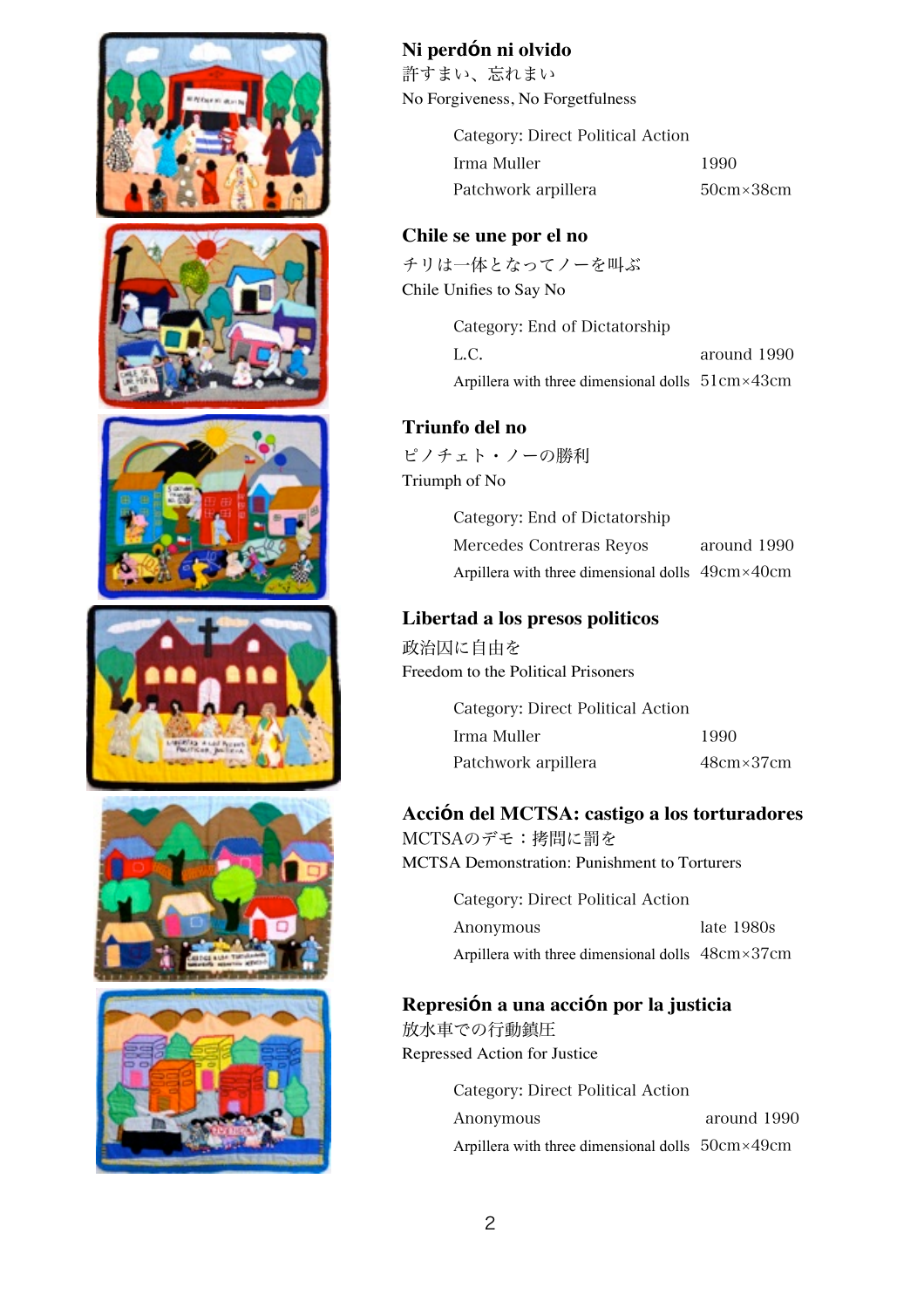

**¿Dónde están?**

彼らはどこに? Where Are They?

> Anonymous (AFDD) Patchwork arpillera 47cm×36cm Category: Where Are the Disappeared? 1990

## **¿Dónde están los desaparecidos? Verdad Justicia**

彼らはどこに?:真実と正義を Where Are the Disappeared? Truth and Justice

> Anonymous Patchwork arpillera 47cm×37cm Category: Where Are the Disappeared? around 1990

# **¿Dónde están?/**

彼らはどこに?:プラカード Where Are they? : Banners

> Violeta Morales Patchwork arpillera 47cm×36cm Category: Where Are the Disappeared? 1990

# **La cueca sola**

孤独なクエカ Cueca Sola

> Violeta Morales Patchwork arpillera 47cm×37cm Category: Cueca Sola 1990

## **La cueca sola**

孤独なクエカ:観客とともに Cueca Sola: with Viewers

> Ana Rojas Patchwork arpillera 50cm×38cm Category: Cueca Sola

1990

# **Circo safary**

サファリ・サーカス Safari Circus

> L.H. Arpillera with three dimensional dolls 49cm×38cm Category: Daily Life in a Poblacion around 1990